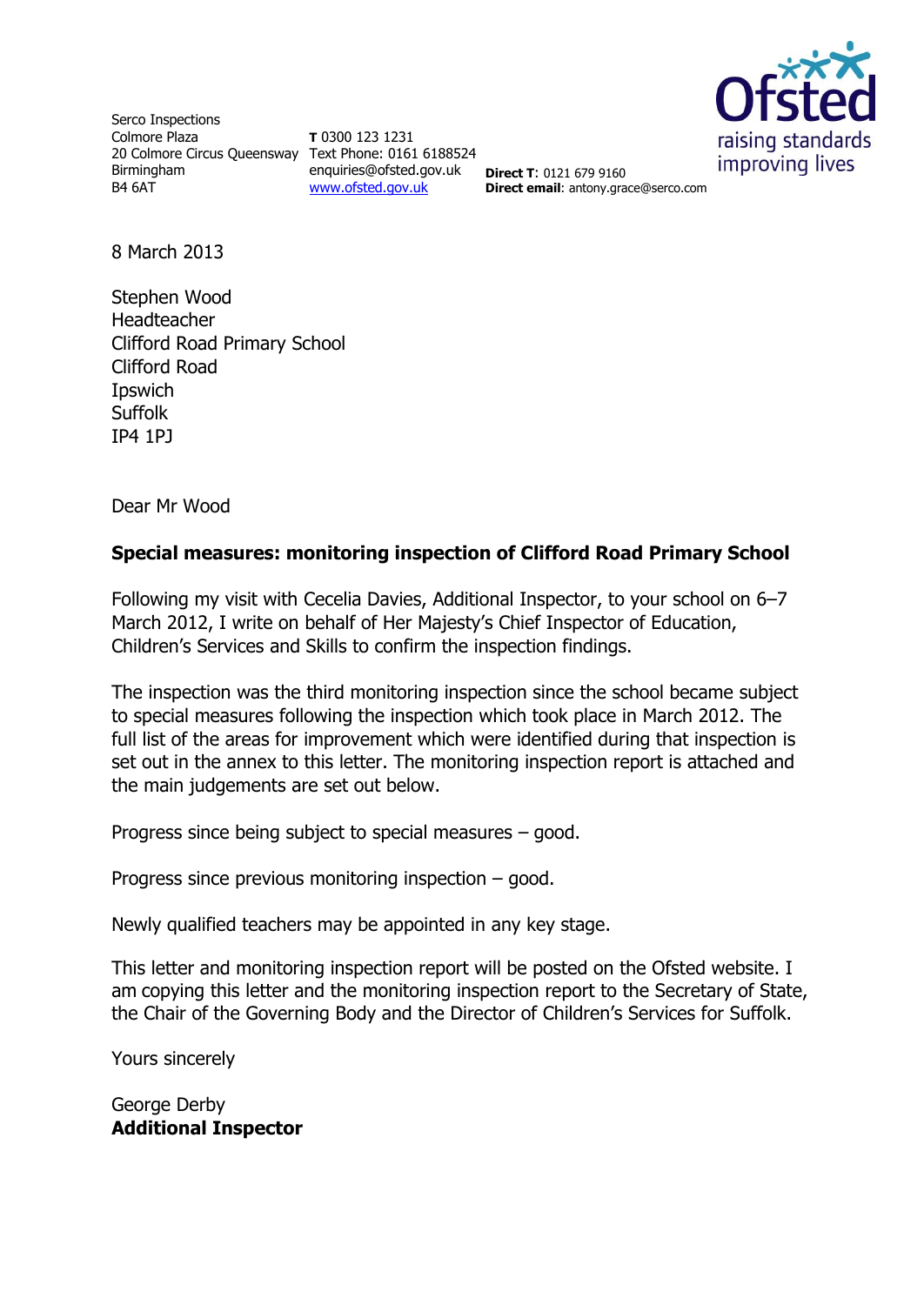

# **Annex**

## **The areas for improvement identified during the inspection which took place in March 2012**

- Raise attainment and ensure that all pupils make at least the expected progress in English by the end of Key Stages 1 and 2 by:
	- improving pupils' skills in constructing sentences, punctuation and spelling
	- ensuring all teachers have similarly high expectations of the presentation  $\frac{1}{2}$ of work and developing a whole-school approach to the teaching of handwriting and correct letter formation
	- increasing the opportunities for writing at length in English and across the  $\frac{1}{2}$ curriculum.
- **IMPROVE THE GUALACT UP THE UP THE VALUATION IS CONSTRUMENT IN THE UP THE UP THE INCOCOLLY** good or better and eliminate inadequate teaching by:
	- ensuring that assessments are accurate and used effectively to plan work that challenges and matches closely the needs and abilities of all groups of pupils
	- developing a whole-school approach to planning lessons, and ensuring plans include clear learning objectives and are consistent across year groups
	- developing and implementing a whole-school marking policy, ensuring that target setting and marking procedures consistently give pupils a clear understanding of their next steps for learning
	- rigorously monitoring and evaluating pupils' work and the quality of teaching across the school, putting the emphasis on pupils' learning, and increasing teachers' accountability for the progress made by pupils.
- **IMPROVE THE EFFECT IMPROVE THE EFFECT VERGO** is a last managers at all levels by:
	- reviewing and revising the roles and responsibilities of the leadership team so that it is more effective in driving school improvements
	- developing a rigorous approach to assessing attainment in reading and  $\equiv$ writing so that data used for tracking pupils' progress are reliable and accurate
	- developing the role of the governing body in monitoring and evaluating  $\equiv$ the work of the school, and holding leaders to account.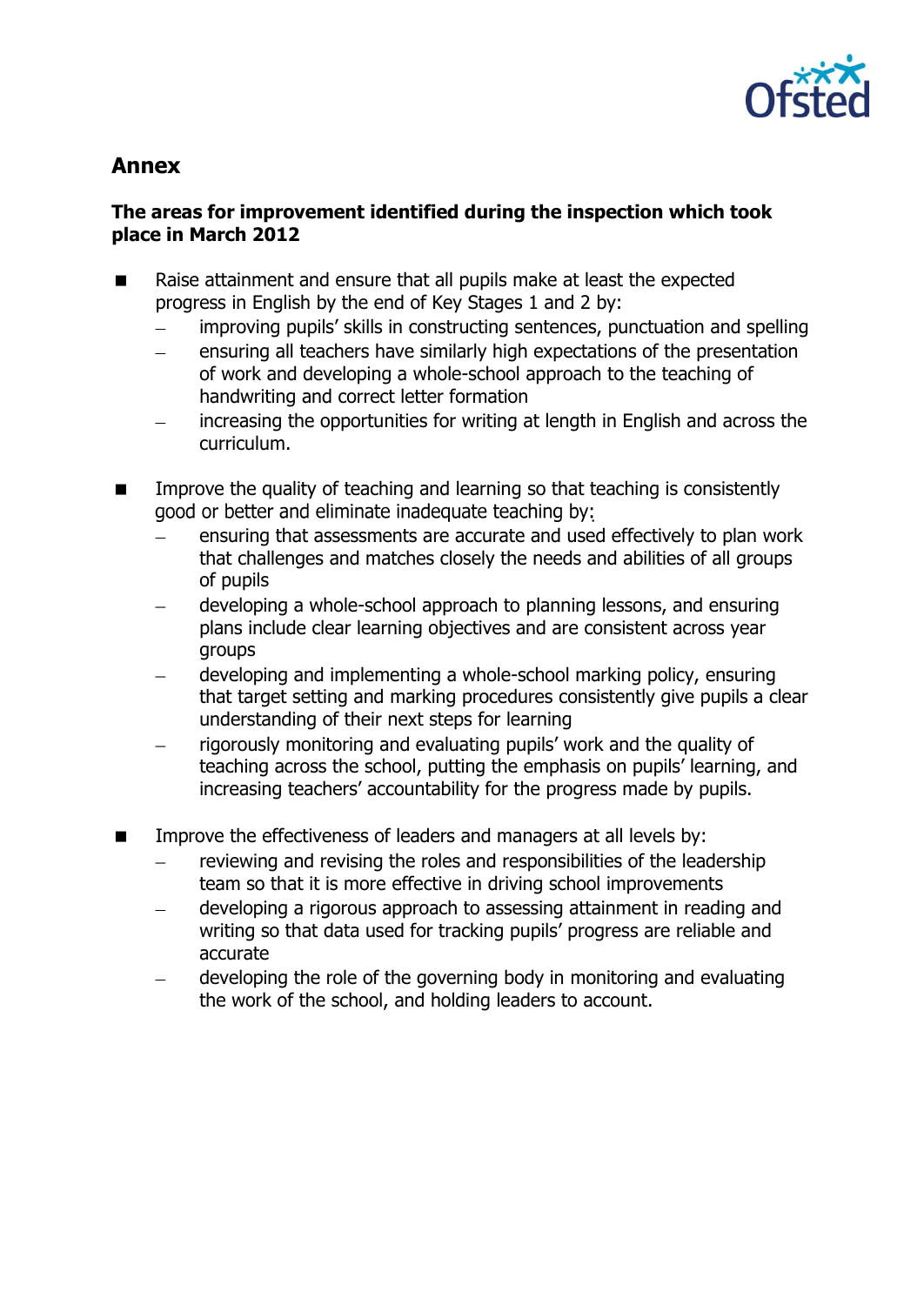

## **Special measures: monitoring of Clifford Road Primary School**

## **Report from the third monitoring inspection on 6–7 March 2013**

#### **Evidence**

Inspectors observed the school's work, including 13 lessons. They looked carefully at school documents and met with the headteacher, senior staff, groups of pupils and two governors. They also spoke to representatives from the local authority.

## **Context**

A permanent member of staff has replaced a Year 3 class teacher who resigned at the end of December 2012. The class has been taught by a number of different teachers during the past year. Another teacher, also in Year 3, is due to leave at the end of this term. Temporary staff have covered some absences due to illness in Year 1 this term. A member of staff has also been appointed on a year's contract.

#### **Achievement of pupils at the school**

The school has worked tirelessly to improve pupils' attitudes to writing and their skills. There are considerable opportunities for pupils to write in subjects such as science, geography, history and information and communication technology. Pupils use their sounds, letters and spelling skills systematically across a range of different types of writing. They are guided well by the criteria they have to meet when producing a piece of work, and the preciseness of these is helping to accelerate progress.

The school's concerted efforts are now paying dividends and pupils' attainment and progress in writing have improved well in most classes. Although there is still a little variation across the school, especially in Years 1, 3 and 4, boys are well motivated and work diligently when undertaking activities which involve writing at length.

Pupils take great pride in their work and practise their handwriting regularly. They form their letters well and the high-quality displays and the work in their books show that their good handwriting is consistent across the school. Most staff also model writing well. However, some teachers' marking, although thorough, diagnostic and helpful, is not easy to read.

The school's rigorous checks on how pupils are doing mean that those not on track to make the progress they should are identified quickly and given support, such as through extra tuition. The school's high level of support for staff also means that any new teacher who needs help teaching letter sounds or systematic spelling get this very quickly and the pupils' progress is not interrupted.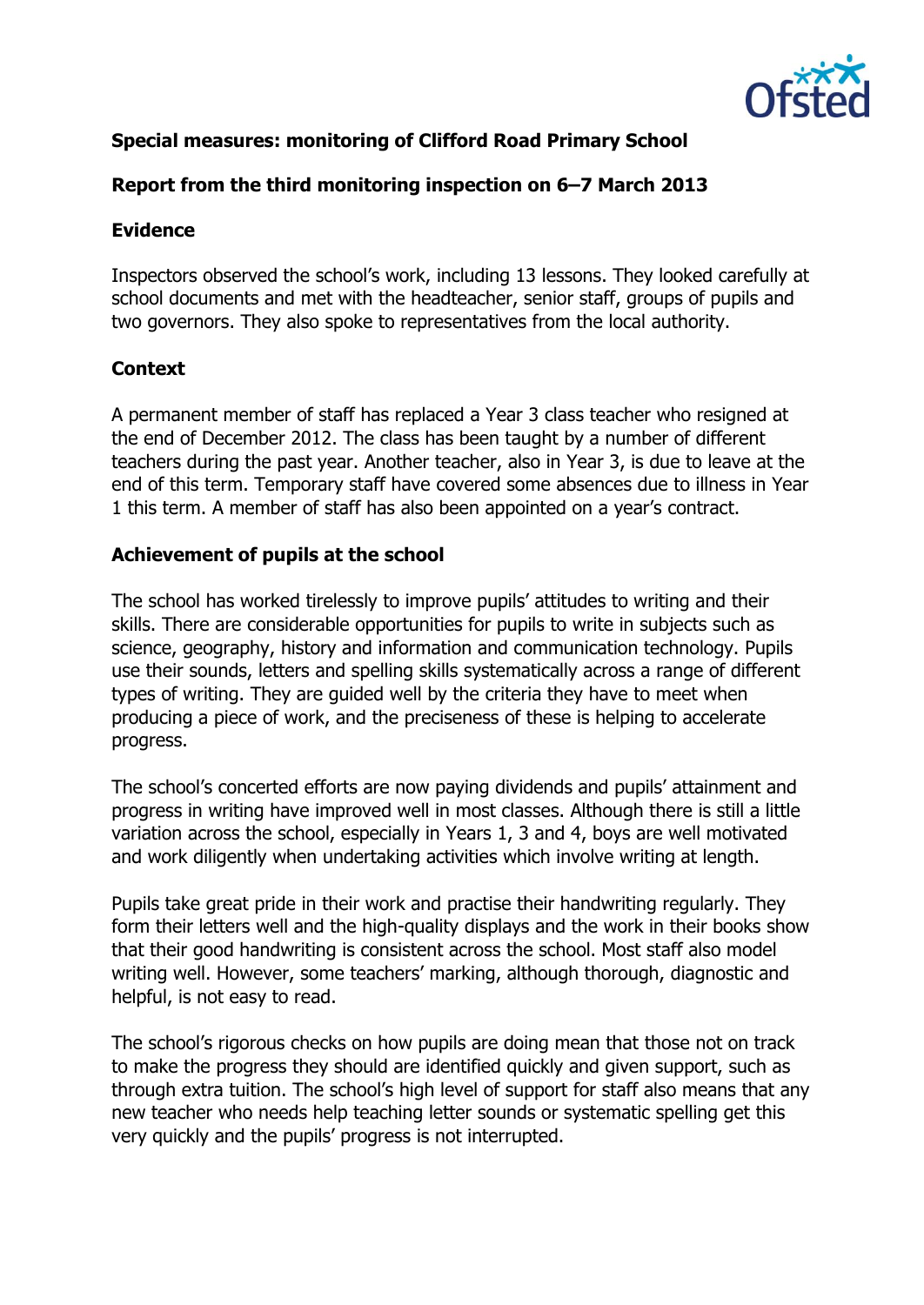

The progress of more-able pupils is improving through greater attention to what they need to do and learn, especially in Year 6. However, in other parts of the school, more-able pupils do not always develop their thinking, problem-solving, and investigative skills sufficiently.

The good progress across all areas in the Early Years Foundation Stage, especially through the increased opportunities to learn letter sounds in Nursery, is being built upon well in Reception and Years 1 and 2. This also means that pupils in Key Stage 1 are beginning to make good progress in writing.

Pupils in Year 2 and Year 6 are currently on track to reach broadly average standards by the end of the school year in reading, writing and mathematics from starting points on school entry which are typical for the age. There is an increasing proportion of pupils making better than expected progress across the school.

Disabled pupils and those who have special educational needs make similar progress across the school. This is because the support for them in lessons has improved and staff are careful to explain things to them and ask searching question to check on their understanding. Pupils who are learning English as an additional language make progress similar to most pupils overall, although, in a few groups, such as Year 6, they make better progress.

Progress since the last monitoring inspection on the areas for improvement:

■ raise attainment and ensure that all pupils make at least the expected progress in English – good.

#### **The quality of teaching**

A greater proportion of teaching is now good or outstanding. The school's updated and challenging target of 80% good or better teaching is now within its sights. A small amount of teaching still requires improvement and, on very rare occasions, there is some weak teaching. Leaders' approach to checking on the quality of teaching is tenacious but is also highly supportive. Teachers are provided with excellent feedback from senior staff, in particular, and practical advice on how to improve.

For nearly all teachers, their planning has improved well. There is no longer a focus on completion of activities; teachers now concentrate on how well pupils are learning. This has improved the progress that pupils make because what they need to do to succeed is better understood by staff and pupils.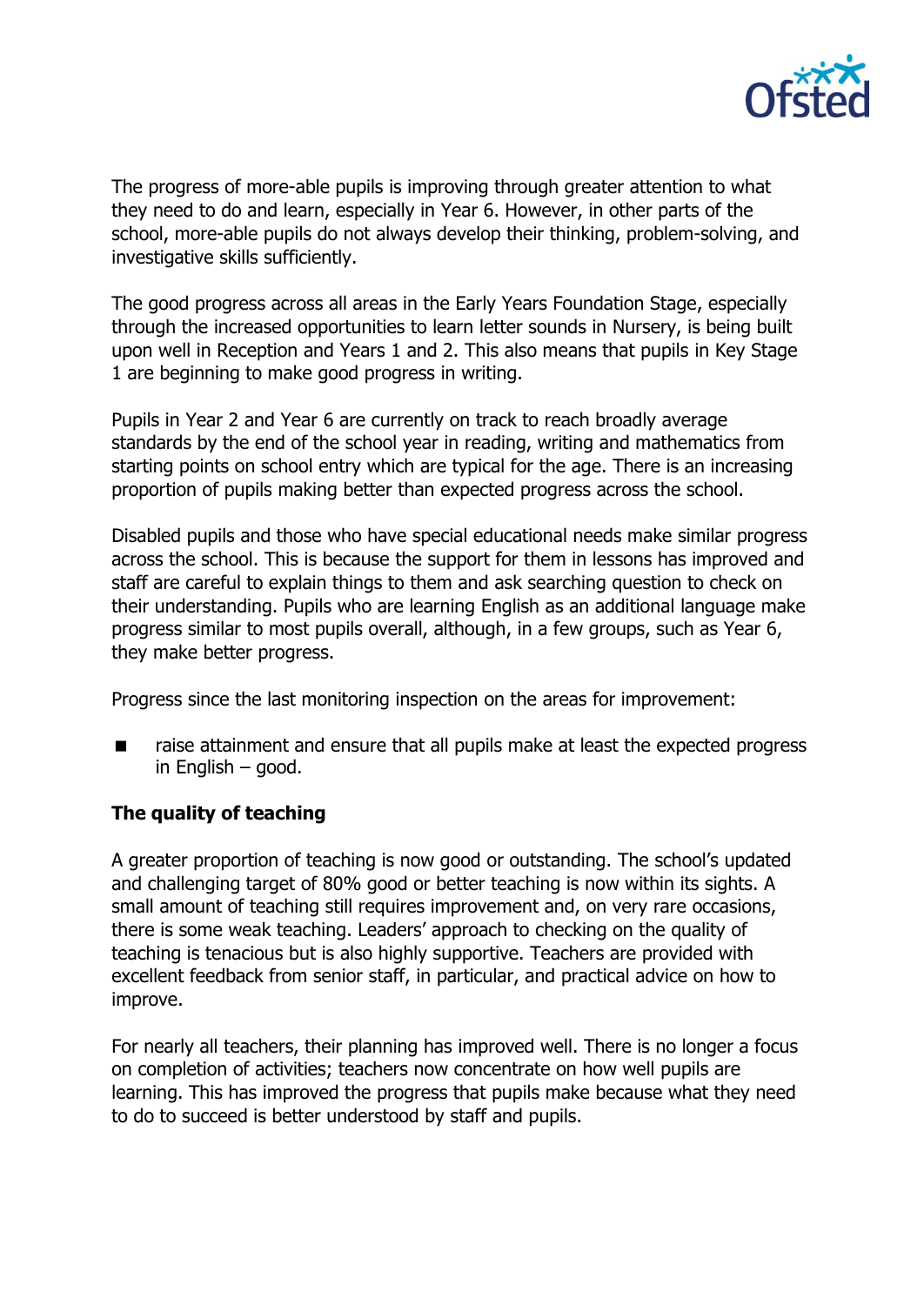

Teaching is now more lively and activities more engaging. Most teachers generate an enthusiasm, passion and enjoyment for learning which increases pupils' interest and motivation. Questioning is more probing and makes pupils think hard and extend their learning.

Work is well matched to pupils' abilities and interests in most cases, and excellently so in Year 6. This is because staff make good use of the school's comprehensive information about pupils' progress. While all teachers plan to extend the learning of more-able pupils, some miss the opportunity to stretch these pupils, especially their thinking, problem-solving or investigative skills.

Teachers take every opportunity to incorporate reading and writing activities in lessons. Occasionally, though, these do not lend themselves to what the teacher wants to achieve, such as asking pupils to write in paragraphs using software that requires short, sharp bullet points.

Progress since the last monitoring inspection on the areas for improvement:

**If** improve the quality of teaching and learning so that teaching is consistently good or better and eliminate inadequate teaching – good.

## **Behaviour and safety of pupils**

Pupils are keen to learn and they behave well in lessons and around the school. Attendance is close to the national average. It has been considerably affected by a sickness virus this term.

Pupils are respectful of other pupils and adults alike. They know how to improve their work and their attitudes to reading and writing are positive. They enjoy the school's approach to help them to become better learners through the Building Learning Power project and how they can build 'learning muscles' to help them, for instance, to persevere.

Case studies show the considerable impact of the school's work on improving pupils' social skills and their emotional resilience. This is largely through the work of the Family Liaison Officer, and shows an increasing response from families in supporting their child's education.

#### **The quality of leadership in and management of the school**

Despite there being only a short time since the last monitoring visit, the school has gone from strength to strength.

The senior leadership team is more cohesive and much more effective. Communication and teamwork are strong. Phase leaders keep a very close eye on